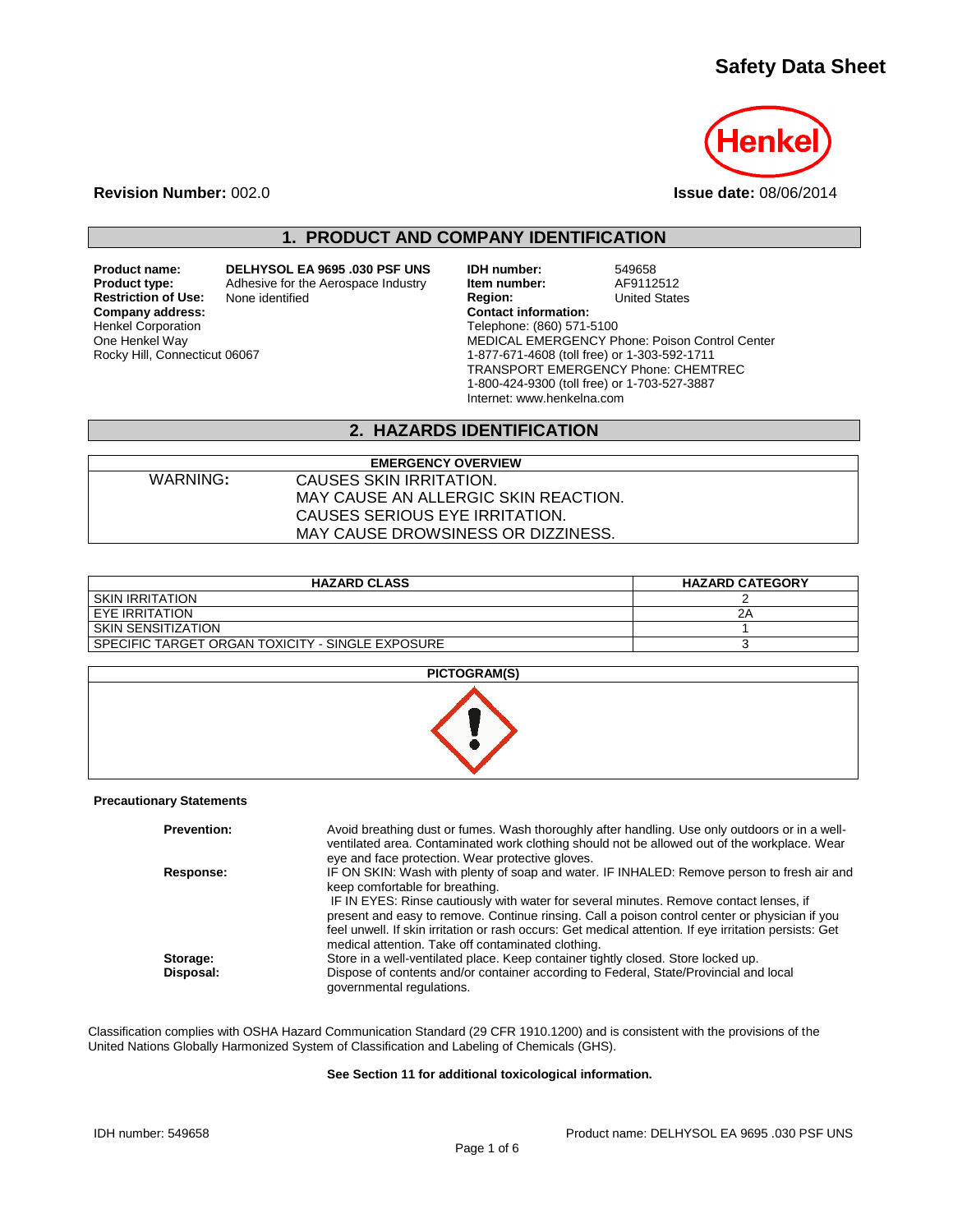# **3. COMPOSITION / INFORMATION ON INGREDIENTS**

| Hazardous Component(s)     | <b>CAS Number</b> | Percentage* |
|----------------------------|-------------------|-------------|
| Polyfunctional epoxy resin | Proprietary       | $30 - 60$   |
| Epoxy resin                | Proprietary       | $10 - 30$   |
| Epoxy resin                | Proprietary       | $10 - 30$   |
| Guanidine derivative       | Proprietary       | $1 - 5$     |
| Treated fumed silica       | 67762-90-7        | $1 - 5$     |

\* Exact percentage is a trade secret. Concentration range is provided to assist users in providing appropriate protections.

| <b>4. FIRST AID MEASURES</b>                                                                                 |                                                                                                                                   |  |  |
|--------------------------------------------------------------------------------------------------------------|-----------------------------------------------------------------------------------------------------------------------------------|--|--|
| Inhalation:                                                                                                  | If inhaled, immediately remove the affected person to fresh air. If symptoms<br>develop and persist, get medical attention.       |  |  |
| <b>Skin contact:</b><br>Wash with soap and water. If symptoms develop and persist, get medical<br>attention. |                                                                                                                                   |  |  |
| Eye contact:                                                                                                 | In case of contact with the eyes, rinse immediately with plenty of water for 15<br>minutes, and seek immediate medical attention. |  |  |
| Ingestion:                                                                                                   | Get immediate medical attention. Do not induce vomiting.                                                                          |  |  |
| Symptoms:                                                                                                    | See Section 11.                                                                                                                   |  |  |
| Notes to physician:                                                                                          | Treat symptomatically and supportively.                                                                                           |  |  |
|                                                                                                              | <b>5. FIRE FIGHTING MEASURES</b>                                                                                                  |  |  |
| <b>Extinguishing media:</b>                                                                                  | Water spray (fog), foam, dry chemical or carbon dioxide.                                                                          |  |  |
| Special firefighting procedures:                                                                             | Wear protective equipment. Wear full protective clothing.                                                                         |  |  |
| Unusual fire or explosion hazards:                                                                           | May liberate large quantities of dense, foul-smelling smoke which may contain<br>unidentified toxic gasses.                       |  |  |

Hazardous combustion products: Upon decomposition, this product emits carbon monoxide, carbon dioxide and/or low molecular weight hydrocarbons. Oxides of nitrogen.

### **6. ACCIDENTAL RELEASE MEASURES**

**Use personal protection recommended in Section 8, isolate the hazard area and deny entry to unnecessary and unprotected personnel.**

| <b>Environmental precautions:</b> | Prevent further leakage or spillage if safe to do so. Wear appropriate<br>protective equipment and clothing during clean-up. Do not allow product to<br>enter sewer or waterways. |
|-----------------------------------|-----------------------------------------------------------------------------------------------------------------------------------------------------------------------------------|
| Clean-up methods:                 | Scrape up spilled material and place in a closed container for disposal.<br>Dispose of according to Federal, State and local governmental regulations.                            |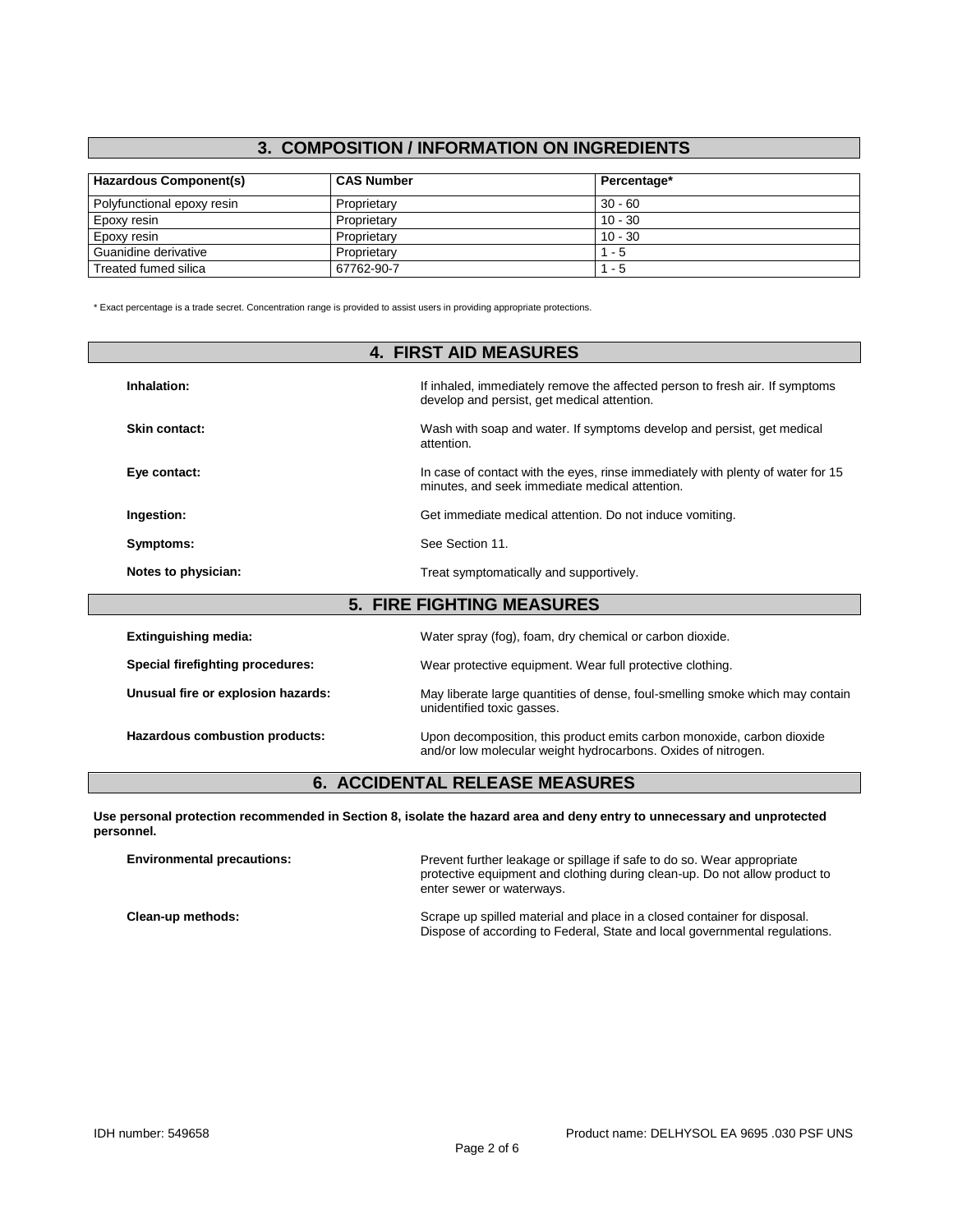## **7. HANDLING AND STORAGE**

**Handling:** Avoid contact with eyes, skin and clothing. Wash thoroughly after handling. Do not breathe fumes or dust from this material. For industrial use only.

**Storage:** Keep container tightly closed and in a cool, well-ventilated place away from incompatible materials.

**For information on product shelf life, please review labels on container or check the Technical Data Sheet.**

## **8. EXPOSURE CONTROLS / PERSONAL PROTECTION**

**Employers should complete an assessment of all workplaces to determine the need for, and selection of, proper exposure controls and protective equipment for each task performed.**

| Hazardous Component(s)     | <b>ACGIH TLV</b>                                                       | <b>OSHA PEL</b>                                                    | <b>AIHA WEEL</b> | <b>OTHER</b> |
|----------------------------|------------------------------------------------------------------------|--------------------------------------------------------------------|------------------|--------------|
| Polyfunctional epoxy resin | None                                                                   | None                                                               | None             | None         |
| Epoxy resin                | None                                                                   | None                                                               | None             | None         |
| Epoxy resin                | None                                                                   | None                                                               | None             | None         |
| Guanidine derivative       | None                                                                   | None                                                               | None             | None         |
| Treated fumed silica       | 10 mg/m3 TWA<br>Inhalable dust.<br>3 mg/m3 TWA<br>Respirable fraction. | 15 mg/m3 TWA Total<br>dust.<br>5 mg/m3 TWA<br>Respirable fraction. | None             | None         |

**Engineering controls:** Ventilation should effectively remove and prevent buildup of any dust generated from the handling of this product.

**Respiratory protection:** When dusts or thermal processing fumes are generated and ventilation is not sufficient to effectively remove them, appropriate NIOSH/MSHA approved

**Eye/face protection:** Safety goggles or safety glasses with side shields.

respiratory protection must be provided.

**Skin protection:** Wear impervious gloves for prolonged contact. Use of impervious apron and boots are recommended.

### **9. PHYSICAL AND CHEMICAL PROPERTIES**

**Physical state:** Solid, Film Color: **Solid, Film** Color: **Color:** Red **Odor:** Slight **Odor threshold:** Not available.<br> **pH:** Not applicable. **Vapor pressure:** Nil approximation of the Mill and Distribution of the Nil applicable of the Nil applicable of the Nil applicable of the Nil applicable of the Nil applicable of the Nil applicable of the Nil applicable of **Boiling point/range:** Not applicable<br> **Melting point/ range:** Not available. **Melting point/ range:** Not available.<br> **Specific aravity:** Not determined **Specific gravity: Vapor density:**  $>1$ <br>Flash point:  $>9$ **Flammable/Explosive limits - lower:** Not available.<br> **Flammable/Explosive limits - upper:** Not available. **Flammable/Explosive limits - upper:** Not available.<br> **Autoignition temperature:** Not applicable **Autoignition temperature:** Not applicable<br> **Evaporation rate:** Not applicable **Evaporation rate:**<br>Solubility in water: Partition coefficient (n-octanol/water):<br>VOC content: **Decomposition temperature:** Not available.

Not applicable<br>Nil **Flash point:** > 93 °C (> 199.4 °F) ; Estimated Not miscible or difficult to mix<br>Not available. **VOC content:**  $\le$  10 g/l per SCAQMD Rule 1124 [EPA Test Method 24/304-91] (estimated)<br>Viscosity: Not available. **Viscosity:** Not available.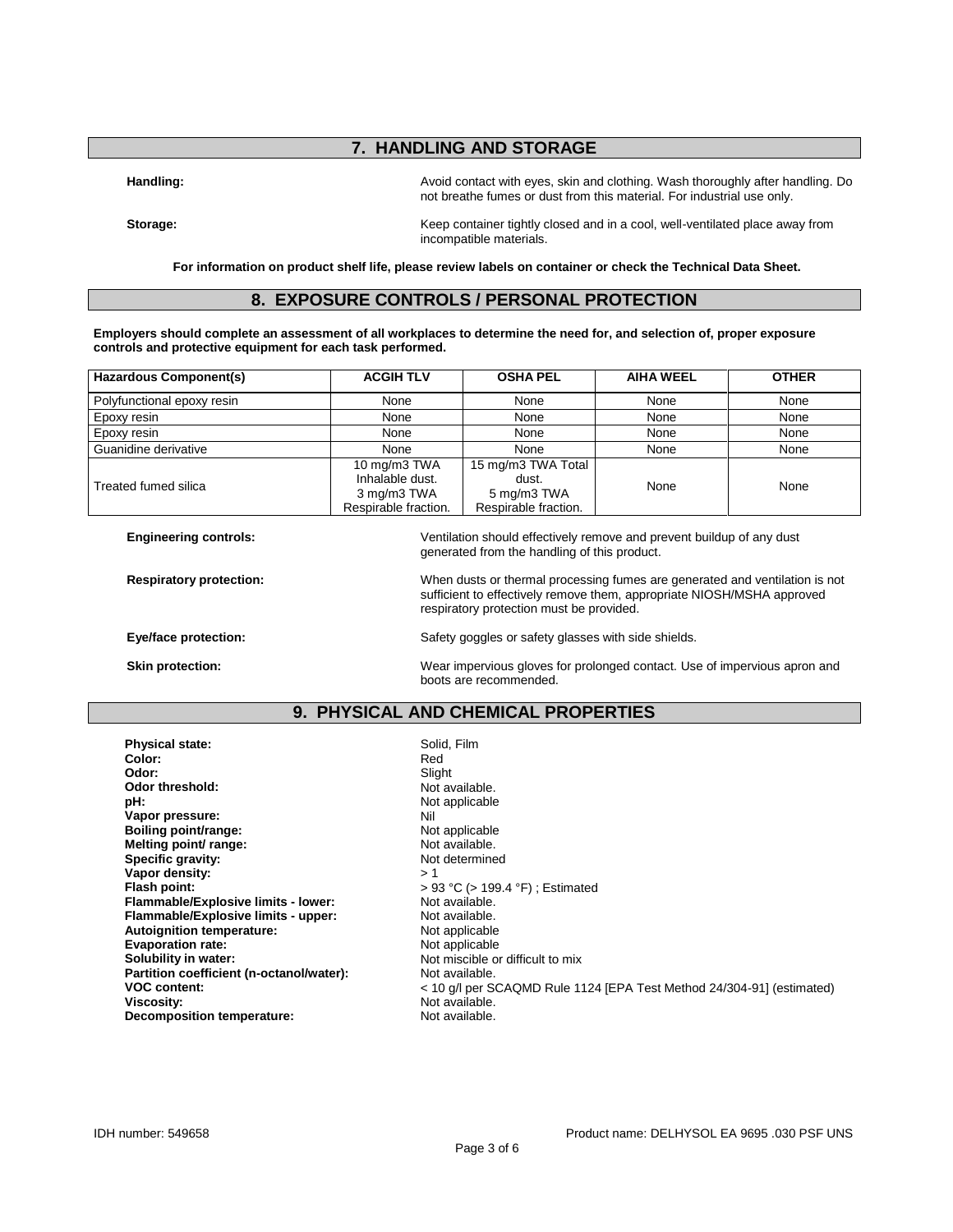# **10. STABILITY AND REACTIVITY**

| Stability:                                  | Stable at normal conditions.                                                                                                                                                                                                 |
|---------------------------------------------|------------------------------------------------------------------------------------------------------------------------------------------------------------------------------------------------------------------------------|
| Hazardous reactions:                        | May occur.                                                                                                                                                                                                                   |
| <b>Hazardous decomposition</b><br>products: | Upon decomposition, this product emits carbon monoxide, carbon dioxide and/or low<br>molecular weight hydrocarbons. Oxides of nitrogen.                                                                                      |
| Incompatible materials:                     | Keep away from strong oxidizing agents, strong Lewis or mineral acids.                                                                                                                                                       |
| <b>Reactivity:</b>                          | Not available.                                                                                                                                                                                                               |
| Conditions to avoid:                        | Avoid heating masses of film greater than 1 pound (0.454 kg) total. Avoid heating unless<br>curing surfaces to be bonded. Failure to observe these precautions may result in excessive<br>heat build-up causing an exotherm. |

# **11. TOXICOLOGICAL INFORMATION**

**Relevant routes of exposure:** Skin, Inhalation, Eyes

#### **Potential Health Effects/Symptoms**

| Inhalation:          | May cause respiratory tract irritation.                                                          |
|----------------------|--------------------------------------------------------------------------------------------------|
| <b>Skin contact:</b> | This product may cause irritation to the skin. This product may cause an allergic skin reaction. |
| Eye contact:         | This product may cause irritation to the eyes.                                                   |
| Ingestion:           | Not expected under normal conditions of use.                                                     |

| <b>Hazardous Component(s)</b> | <b>LD50s and LC50s</b> | Immediate and Delayed Health Effects                                                                              |  |
|-------------------------------|------------------------|-------------------------------------------------------------------------------------------------------------------|--|
| Polyfunctional epoxy resin    | None                   | Allergen, Blood, Central nervous system,<br>Gastrointestinal, Irritant, Kidney, Liver,<br>Mutagen, Nervous System |  |
| Epoxy resin                   | None                   | Irritant, Allergen                                                                                                |  |
| Epoxy resin                   | None                   | Allergen, Irritant                                                                                                |  |
| Guanidine derivative          | None                   | Allergen, Central nervous system, Eyes,<br>Irritant                                                               |  |
| Treated fumed silica          | None                   | Irritant                                                                                                          |  |

| Hazardous Component(s)     | <b>NTP Carcinogen</b> | <b>IARC Carcinogen</b> | <b>OSHA Carcinogen</b><br>(Specifically Regulated) |
|----------------------------|-----------------------|------------------------|----------------------------------------------------|
| Polyfunctional epoxy resin | No                    | No                     | No                                                 |
| Epoxy resin                | No                    | No                     | No                                                 |
| Epoxy resin                | No                    | No                     | No                                                 |
| Guanidine derivative       | No                    | No                     | No                                                 |
| Treated fumed silica       | No                    | No                     | No                                                 |

# **12. ECOLOGICAL INFORMATION**

**Ecological information:** Harmful to aquatic organisms.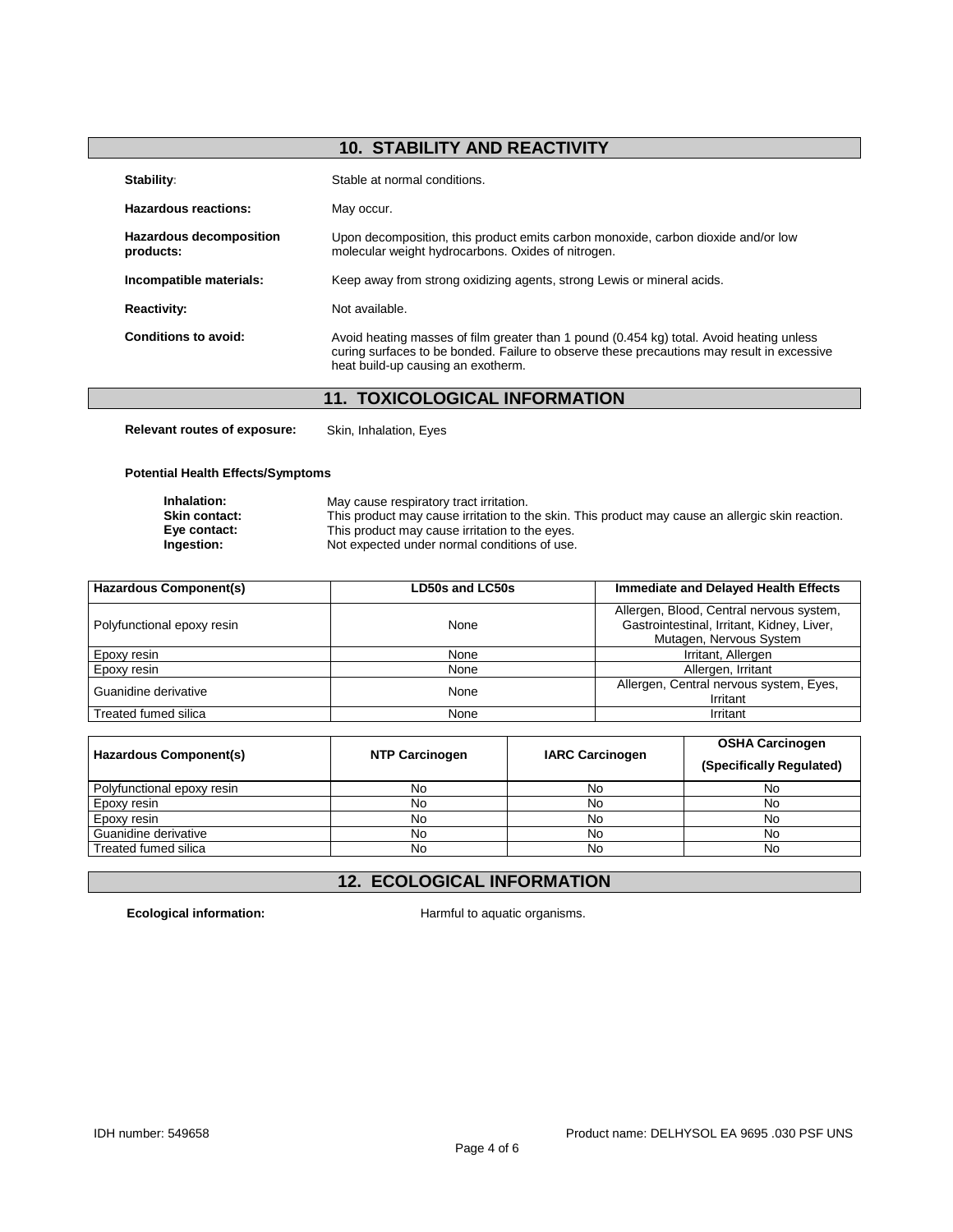### **13. DISPOSAL CONSIDERATIONS**

**Information provided is for unused product only.**

| Recommended method of disposal: | Dispose of according to Federal, State and local governmental regulations.                                                                                                                                                             |
|---------------------------------|----------------------------------------------------------------------------------------------------------------------------------------------------------------------------------------------------------------------------------------|
| Hazardous waste number:         | Material, if discarded, is not expected to be a characteristic hazardous waste<br>under RCRA. Wastes must be tested using methods described in 40 CFR Part<br>261 to determine if it meets applicable definitions of hazardous wastes. |

### **14. TRANSPORT INFORMATION**

**The transport information provided in this section only applies to the material/formulation itself, and is not specific to any package/configuration.**

| U.S. Department of Transportation Ground (49 CFR) |               |  |
|---------------------------------------------------|---------------|--|
| Proper shipping name:                             | Not regulated |  |
| Hazard class or division:                         | None          |  |
| Identification number:                            | None          |  |
| Packing group:                                    | None          |  |
| International Air Transportation (ICAO/IATA)      |               |  |
| Proper shipping name:                             | Not regulated |  |
| Hazard class or division:                         | None          |  |
| Identification number:                            | None          |  |
| Packing group:                                    | None          |  |
| <b>Water Transportation (IMO/IMDG)</b>            |               |  |
| Proper shipping name:                             | Not regulated |  |
| Hazard class or division:                         | None          |  |
| Identification number:                            | None          |  |
| Packing group:                                    | None          |  |

**15. REGULATORY INFORMATION**

#### **United States Regulatory Information**

| <b>TSCA 8 (b) Inventory Status:</b><br><b>TSCA 12 (b) Export Notification:</b>                                | All components are listed or are exempt from listing on the Toxic Substances Control Act<br>inventory.<br>None above reporting de minimis                                                                     |
|---------------------------------------------------------------------------------------------------------------|---------------------------------------------------------------------------------------------------------------------------------------------------------------------------------------------------------------|
| <b>CERCLA/SARA Section 302 EHS:</b><br><b>CERCLA/SARA Section 311/312:</b><br><b>CERCLA/SARA Section 313:</b> | None above reporting de minimis<br>Immediate Health, Delayed Health<br>None above reporting de minimis                                                                                                        |
| <b>California Proposition 65:</b>                                                                             | This product contains a chemical known in the State of California to cause cancer. This<br>product contains a chemical known to the State of California to cause birth defects or other<br>reproductive harm. |
| <b>Canada Regulatory Information</b>                                                                          |                                                                                                                                                                                                               |

**CEPA DSL/NDSL Status:** One or more components are not listed on, and are not exempt from listing on either the Domestic Substances List or the Non-Domestic Substances List.

## **16. OTHER INFORMATION**

**This safety data sheet contains changes from the previous version in sections:** New information added in Section(s): 6,8,10,12,15

Prepared by: Mark Mau, Regulatory Affairs Specialist

**Issue date:** 08/06/2014